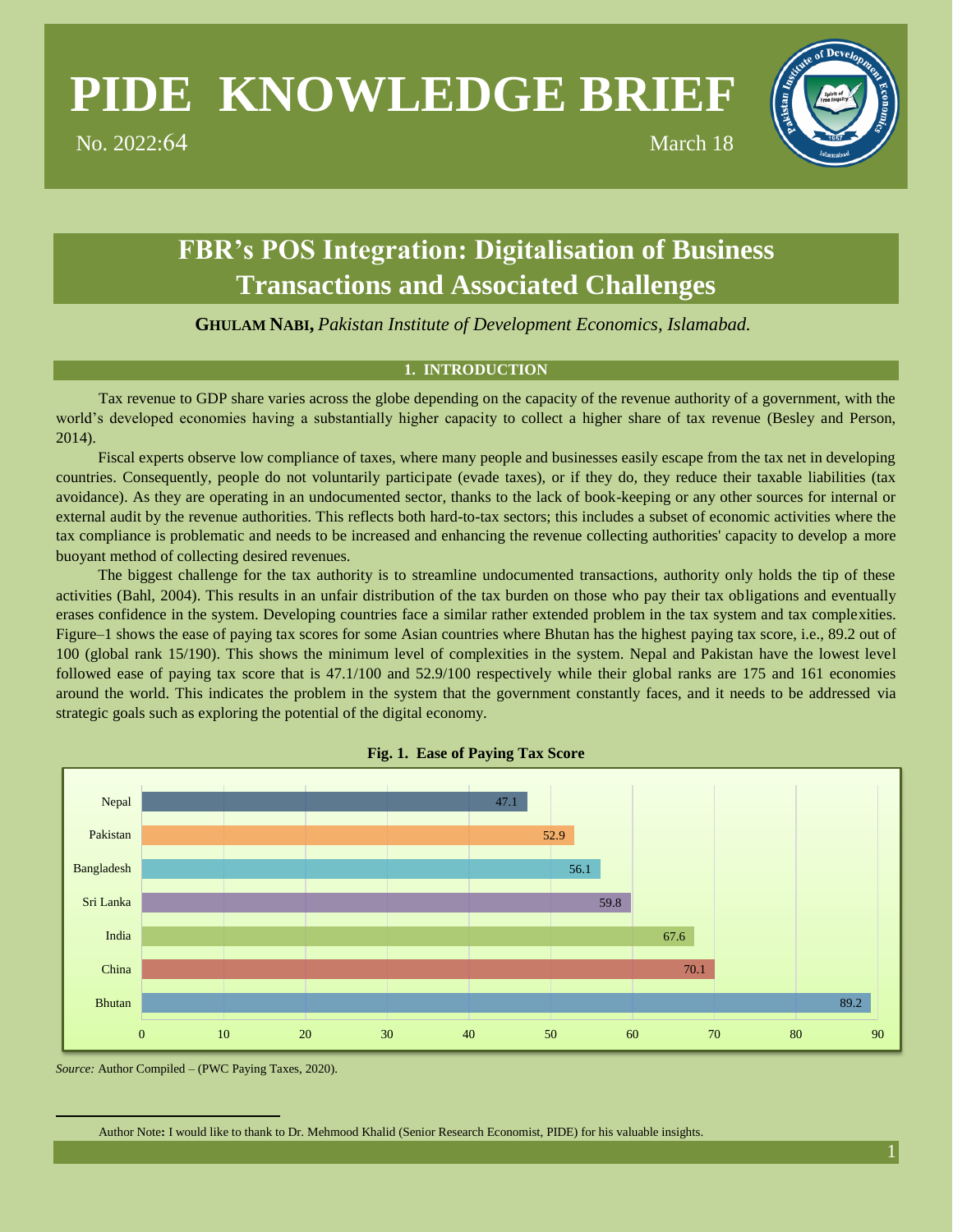Tax enforcement remained the challenge for developing economies where many transactions go untraceable due to the limited technical capacity (Besley, et al. 2013). Many other factors<sup>1</sup> influence the decision of an individual or business to evade tax obligations, with fiscal planners across the world trying to establish various instruments to monitor taxable business transactions. Many studies have stressed the need for information sharing on taxable transactions via third parties, verifiable transactions, or whistleblowers for the enforcement of tax (Pomeranz, 2015; Kopczuk and Slemrod 2006; Kleven et al. 2009; Kumler, Verhoogen, and Frías 2013). To overcome this behaviour, advanced economies use third-party reporting as an instrument to collect tax efficiently so that reported transactions/incomes are not evaded. Evidence shows that third-party reporting mechanisms via traceable invoices or etransactions improve compliance and revenue.

This brief provides a holistic view of international best practices, where revenue authorities effectively monitor the retail sector via tracking taxable transactions through purchase invoices (a case is Brazil's Nota Fiscal Paulista Program) and third-party reporting to enhance the effectiveness of the system. The main concern is the catch taxable transactions under the government observation. Studies have shown that the flow of information enhances the observation of taxable transactions in the economy; hence, the third party and purchase invoice are strong enough to reduce tax evasion.

In Pakistan, a considerable number of taxable transactions are 'under the table', without any tax deduction, where the retail sector stood at the third-largest sector<sup>2</sup>, and the second-largest employer in Pakistan. The brief sheds light on reasons for a weak Point of Sales (POS) integration process and challenges for the Federal Board of Revenue (FBR).

#### **2. BEST PRACTICES FOR BUSINESS TRANSACTION TRAILS**

There is a shred of the minimal evidence available for transaction trails for tax revenue to examine the effectiveness of transaction trails via paper invoices for Value Added Tax (VAT) revenue. Two case studies have been reviewed: first, the "No Taxation without information" in Chile, and the second, "Customer as Tax Auditor" in the State of São Paulo, Brazil. Whereas the POS system is based on the same model where a customer is free to ask for a verified transaction receipt<sup>3</sup>

#### **(i) Chile: Deterrence and Self-Enforcement in the Value Added Tax**

The role of third-party reporting via paper trails is highlighted for VAT enforcement. The study tested 445,000 firms in Chile via two randomised field experiments for testing self-enforcing properties in the VAT.

Chile has a fully developed VAT structure; the first experiment was a dispatch letter message experiment across the country to visualise the effect of the VAT paper trail. It is suggested that the audit probability for randomly chosen firms increases in response to lower tax compliance; paper trial is an effective tool to deterrence effect on tax evasion; hence it limits tax evasion, and facilitates authorities to detect tax evasion, and enforce tax by generating the paper trail on the transaction between firms.

# *"The multiplier effects indicate that globally the VAT paper trail acts as a complement to the audit probability" - Dina Pomeranz (2013)*

The overall findings show that the VAT paper trail in Chile seems to be highly effective in a fully developed system, with the interaction of information for tax enforcement. It suggests several implications in developing countries for tax policy. First, the verifiable paper invoices act as a powerful tool that makes it more challenging to misappropriate tax obligations; secondly, it suggested the choice of tax instruments to generate a flow of information for the Chilean Tax Authority. The Chilean Tax Authority also adopted digital mechanisms to get information such as online billing, electronic receipts, etc. (recently introduced by Brazil and efficiently recording tax transactions. Most importantly, the study suggested that it works very well and effectively where corruption in the system is very high.

#### **(ii) Brazil: Customer as Tax Auditor**

The NFP program was created to reduce tax evasions and increase the culture of tax compliance in 2007 by the state of São Paulo, Brazil. The program aimed to introduce consumers as "tax auditors" via attractive incentives to ensure that businesses report final sales. The consumers are incentivised to ask for an invoice for their purchases and ensure that retailers correctly report their purchase value.

Naritomi (2019) studied the anti-tax evasion program in São Paulo in Brazil – Nota Fiscal Paulista (NFP), which 'created monetary rewards for consumers to ensure that firms report final sales transactions'. NFP establishes a channel between the tax authority and consumers; It provides attractive rewards to the customers, including tax rebates and monthly lottery prizes for those

<sup>&</sup>lt;sup>1</sup>This include psychological and culture factors.

 $2^2$ A report on the retail sector estimated sales was \$42 billion in 2012.

<sup>&</sup>lt;sup>3</sup>FRB POS Receipt has a FBR logo, QR and BAR Code.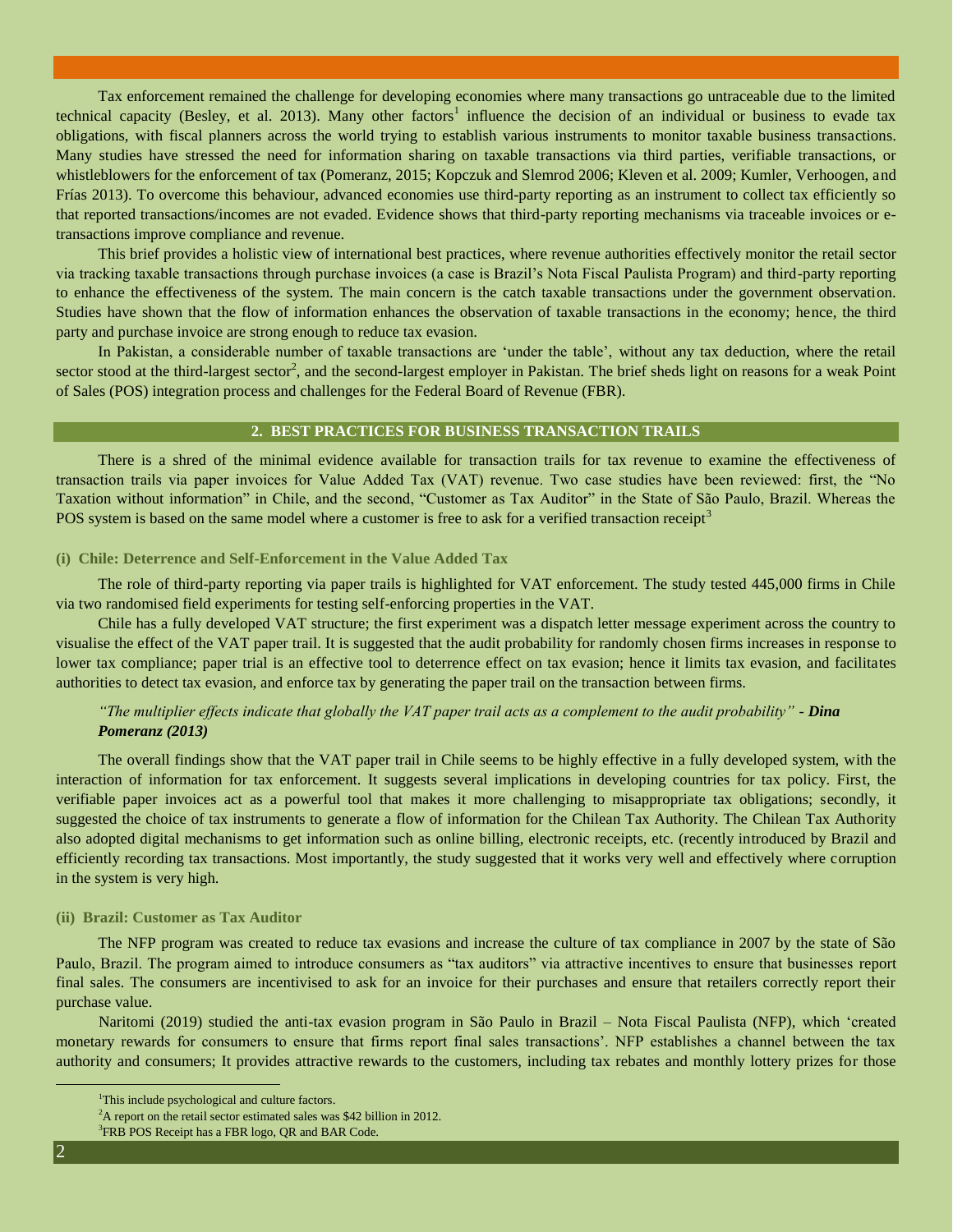customers who verified their purchase invoices with the tax authority through the digital system. They can also act as whistleblowers by filing complaints about not compliance.

## **Box 1. Brazil**

*"The firms reported sales increased by at least 21 percent over 4 years. The results are consistent with fixed costs of concealing collusion, increased detection probability from whistle blower threats, and behavioural biases associated with lotteries amplifying the enforcement value of the program. Although firms increased reported expenses, tax revenue net of rewards increased by 9.3 percent"*

The program facilitated the tax authority on identifying the possibility of the taxpayer, referred to by social security number equivalents on each receipt. The program created a tax rebate system, and monthly lotteries for the final consumers have incentives to request receipts with their social security number.<sup>4</sup>

### **3. PAKISTAN RETAIL SECTOR AN UNTAPPED SECTOR**

Pakistan's services sector contributes 53 percent of the total GDP in the economy. An essential feature of the service sector is that a significant chunk of the share, comprising wholesalers and retailers, is that the overall contribution to GDP is around 19 percent and 33.4 percent of total services. The significance of the retail sector cannot be neglected. A report on the retail market noted estimated sales by the end of 2012 at \$42 billion. The figure shows the retail market products on the left side and contributed around Rs.8.4 Trillion (18.8 percent) to GDP by 2021 State Bank of Pakistan (SBP).



- An online real-time system for documentation of sales that connects the computerised sales system of Tier-1 retailers to FBR's system through the internet.
- Retailers do not need to purchase any new machines to get linked with this system. They can get linked by simply downloading an application in their existing machines.
- A barcode or QR code automatically gets printed on the invoice generated through a sale by the retailer.
- Customers can verify the sales tax payment through the Tax Asaan App.
- The system helps retailers in the automatic preparation of sales tax returns and thereby reducing their expenditure.

*Source:* FRB Website



**Fig. 2. Retail Market**

*Source:* Author Compile, (SBP, 2022).

 $\overline{a}$ 

According to Chairman FBR<sup>5</sup>, the retail sector born a total of Rs.22 trillion of transactions but FRB only captures Rs.4-4.5 /Trillion sales for taxation while Rs.17-17.5 trillion yet to be visible; this could make a big difference if bridged up via efficient initiatives and proper documentation. The FBR has introduced a POS system to digitalise the transactions of the retail sector. **(i) Point of Sales (POS)—Pakistan:** 

<sup>&</sup>lt;sup>4.4</sup>Since the process of reporting receipts to the tax authority is done by firms, and the consumer's SSN is attached to it, consumers do not need to send their receipts to the tax authority to get the rewards, which markedly reduces consumer participation costs. Consumers have to create an online account at the tax authority's website, which allows them to collect rewards and cross-check the receipts issued with their SSNs. The online system also allows consumers to file complaints about specific firms, which introduces a threat that consumers may act as whistle-blowers" Naritomi (2019)

<sup>&</sup>lt;sup>5</sup> Source: Dawn News – link: https://www.dawn.com/news/1669734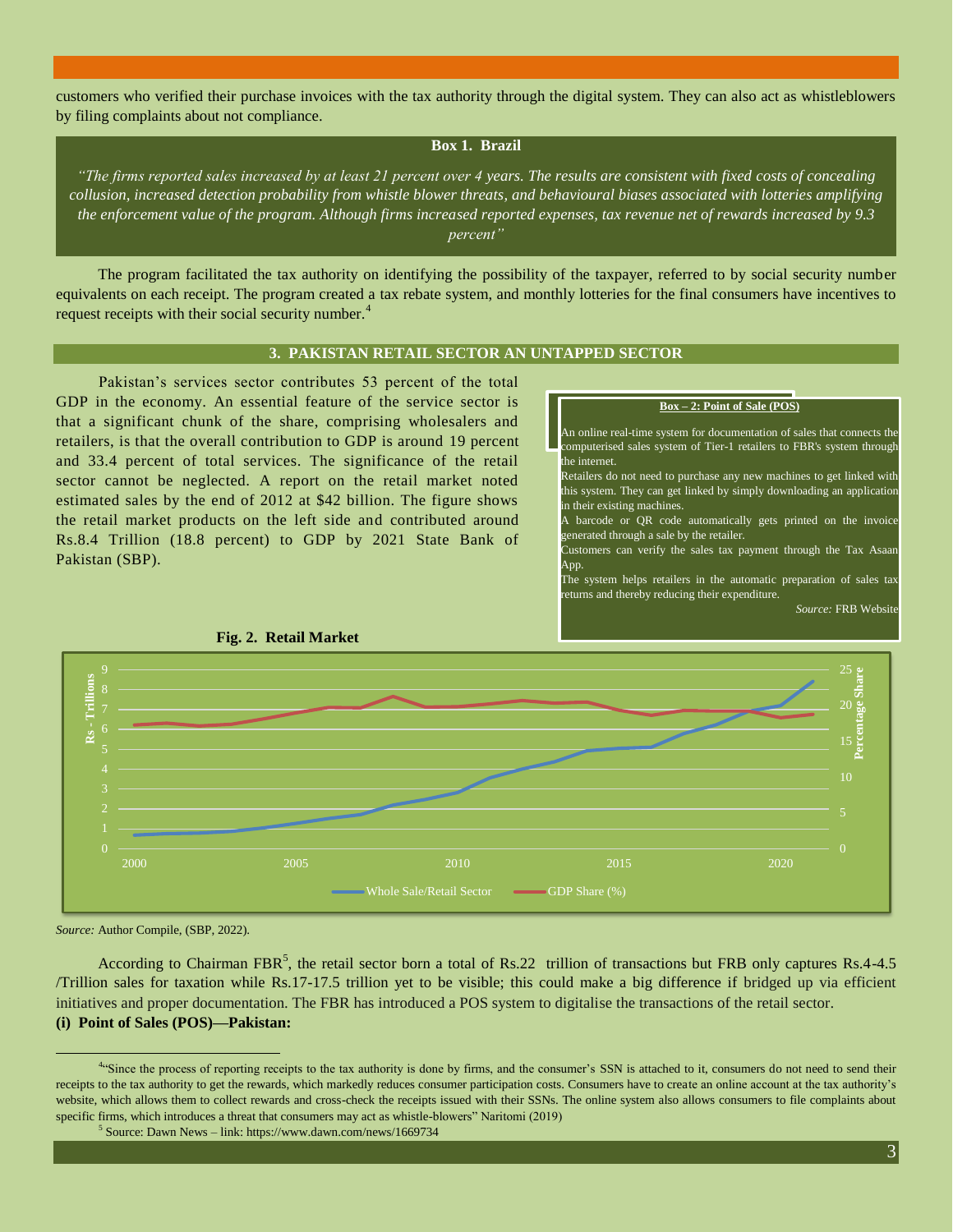POS is a computerised system attached to the FBR via the internet, for recording sales transactions and managing inventories. The FBR is integrating businesses via the POS to monitor actual sales under Tier  $-1$  Retailer (explained in Box  $-2$ ). The retailers must install POS applications for real-time sales reporting on computers.

To operationalise the law via incentivising both; customers with Rs.53 million of prize money and POS registered retailers with their adjustable tax for the period would be reduced by 15 percent according to the finance act, 2021.

#### **Box 2. Tier -1 Retailer**

Through Finance Act, 2017, Tier – 1 Retailer is defined in section 2(43A) of the [Sales Tax Act, 1990,](https://www.fbr.gov.pk/categ/sales-tax-act/301) to be a person who falls in any of the following categories:

- a) retailer operating as a unit of a national or international chain of stores;
- b) a retailer operating in an air-conditioned shopping mall, plaza, or center, excluding kiosks;
- c) a retailer whose cumulative electricity bill during the immediately preceding twelve consecutive months exceeds Rupees [twelve] hundred thousand;
- d) a wholesaler-cum-retailer, engaged in bulk import and supply of consumer goods on a wholesale basis to the retailers as well as on retail basis to the general body of the consumers";
- e) any other person or class of persons as prescribed by the Board.
- f) retailer operating as a unit of a national or international chain of stores;
- g) a retailer operating in an air-conditioned shopping mall, plaza, or center, excluding kiosks;
- h) a retailer whose cumulative electricity bill during the immediately preceding twelve consecutive months exceeds Rupees [twelve] hundred thousand;
- i) a wholesaler-cum-retailer, engaged in bulk import and supply of consumer goods on a wholesale basis to the retailers as well as on retail basis to the general body of the consumers";
- j) any other person or class of persons as prescribed by the Board.

*Source:* FBR Website

The integration of POS is the exercise to fiscalise the purchase invoices and generate a unique fiscal number and QR code for each purchase invoice by the Tier – 1 Retailer (T-1R) through POS. POS also helps broaden the tax base and transparency and accountability by identifying the movement of goods and incentivising the customer to collect receipts to improve compliance against tax evasion. The total worth of Rs.53 million prizes is distributed monthly among 1007 winning customers who verified their electronically generated invoice via the 'Tax Asaan App' or by sending invoice numbers via SMS to 9966. Customers are incentivised to achieve maximum transparency and reduce evasion via real-time tracking of sales receipts. However, the winners of the prizes would not take all the money as they have to pay withholding tax on the prize money.<sup>6</sup>



The figure shows that the number of T-1Rs integrated with FBR POS, total retailers integrated with POS is 3019, the total number of restaurants (Islamabad) integrated with POS stood at 273, and 330 textile leather retailers are integrated with POS. The

<sup>6</sup> FBR has proposed a 40 percent tax rate for non-filers customers while 20 percent for filers on the prize money.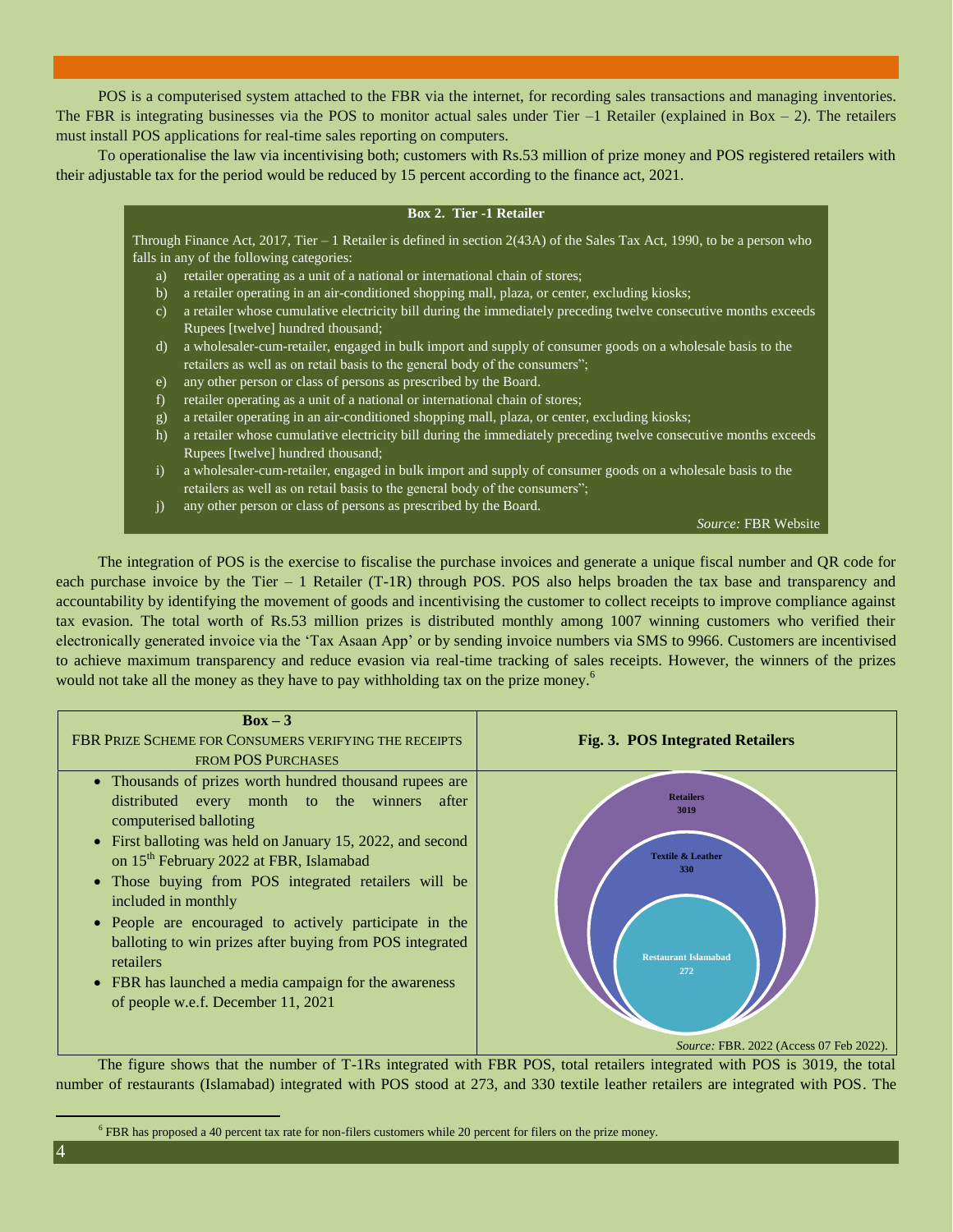FBR is strictly monitoring the progress of POS integration. For the current fiscal year, FBR has planned to integrate 50,000-60,000 new POS and has set the goal to register  $500,000$  POS over the next few years<sup>7</sup>.

The overall integration process has been prolonged since the FBR POS scheme was started. Figure-4 shows the number of POS installed in each province. Punjab's T-1R has the highest number of POS installed to facilitate the consumers via verified receipts, with a shared 61 percent of total POS installed in Pakistan. Punjab is followed by Sindh with 17 percent of changes, while Islamabad has the highest share of installed POS in terms of population, with a 15.2 percent share of total POS. Khyber Pakhtunkhwa and Baluchistan have the lowest share of installed POS systems.<sup>8</sup>

We further analysed POS-installed city-level data via a real-time tracking app where cities are raked via the size of the population, with the top 30 most populated cities of Pakistan selected via population census, 2017 (See Table – 1). The recorded POS installed data was reviewed twice.

First, it was collected in earlier January, and secondly, in February 2022 to calculate the growth rate of POS installation across the cities. The highest growth number was recorded for Mardan and Larkana, with 10 and 8.3 percent, respectively. In contrast, the highest number of POS installed for Islamabad is 54, Islamabad is followed by Karachi and Faisalabad with 31 and 28 respectively. This analysis aims to show the speed of the integration process. Overall the integration process is very slow, with the growth rate of POS installation is less than 1 percent.



#### **Fig. 4. Number of POS Installed**

*Source:* Author Compiled, February 2022. (Margin of Error: 5 percent).

Table 1

<sup>7</sup> Reference[: https://www.thenews.com.pk/print/889463-collection-of-rs50bln-tax-through-pos-hangs-in-balance](https://www.thenews.com.pk/print/889463-collection-of-rs50bln-tax-through-pos-hangs-in-balance)

<sup>8</sup>These calculations are based on top 30 populated cities of Pakistan (based on census, 2017). (not total installed POS in the country).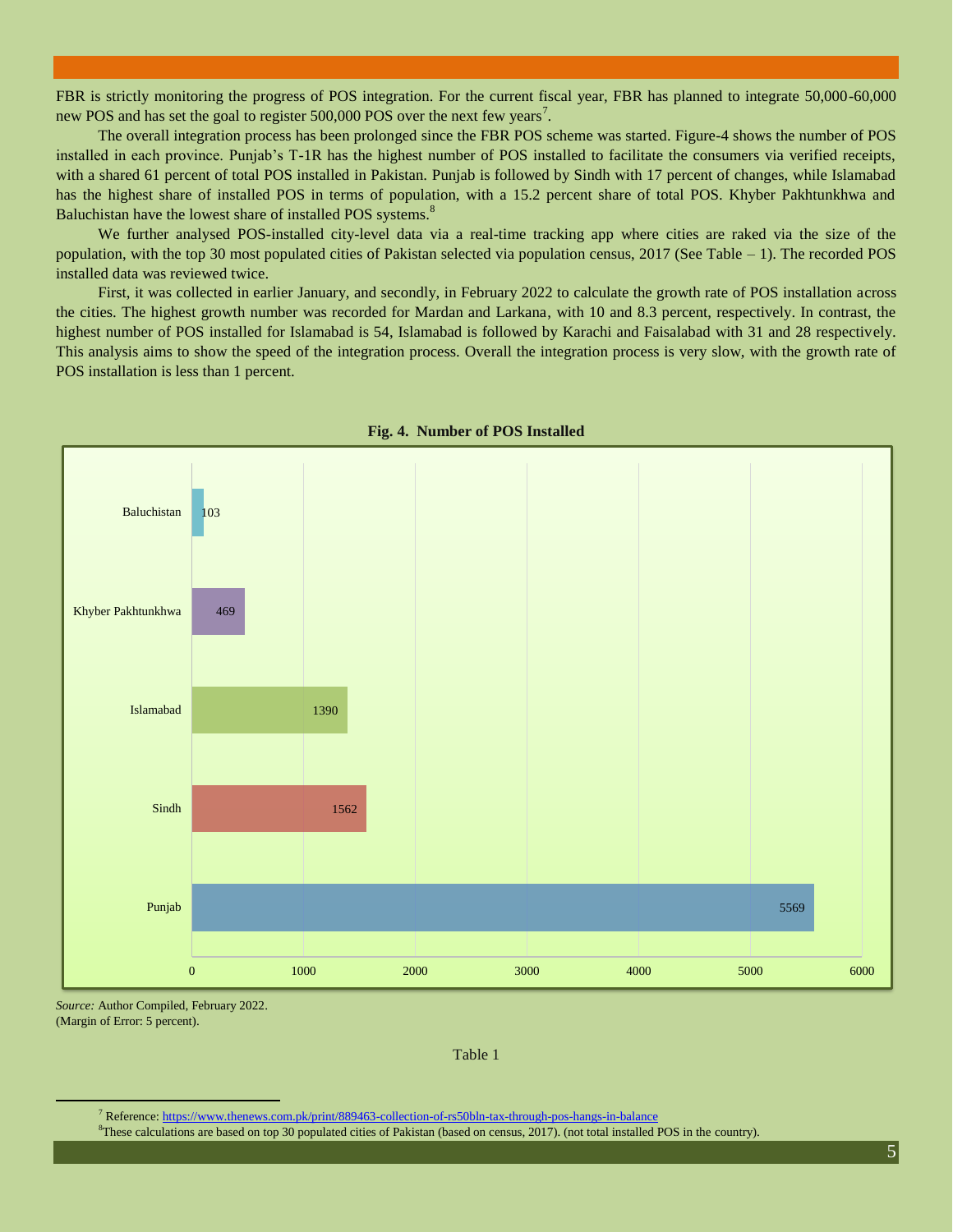| POS Installed-City-wise Comparison |                      |                   |              |          |                  |                  |                      |
|------------------------------------|----------------------|-------------------|--------------|----------|------------------|------------------|----------------------|
|                                    | <b>Number of POS</b> |                   |              |          |                  |                  |                      |
|                                    |                      |                   | January      | February | Growth $(\%)$    | Absolute         |                      |
| <b>Rank</b>                        | <b>City</b>          | <b>Population</b> |              |          |                  | Increase         | Population for 1 POS |
| $\mathbf{1}$                       | Karachi              | 14,916,456        | 1140         | 1171     | 2.72             | 31               | 12738.2              |
| $\boldsymbol{2}$                   | Lahore               | 11,126,285        | 1682         | 1708     | 1.55             | 26               | 6514.2               |
| $\mathbf{3}$                       | Faisalabad           | 3,204,726         | 757          | 785      | 3.70             | 28               | 4082.5               |
| $\overline{\mathbf{4}}$            | Rawalpindi           | 2,098,231         | 248          | 249      | 0.40             | $\mathbf{1}$     | 8426.6               |
| $\sqrt{5}$                         | Gujranwala           | 2,027,001         | 574          | 574      | $\boldsymbol{0}$ | $\boldsymbol{0}$ | 3531.4               |
| $\boldsymbol{6}$                   | Peshawar             | 1,970,042         | 362          | 380      | 4.97             | 18               | 5184.3               |
| $\overline{7}$                     | Multan               | 1,871,843         | 475          | 494      | $\overline{4}$   | 19               | 3789.2               |
| 8                                  | Hyderabad            | 1,734,309         | 253          | 265      | 4.74             | 12               | 6544.6               |
| $\boldsymbol{9}$                   | Islamabad            | 1,009,832         | 1336         | 1390     | 4.04             | 54               | 726.5                |
| 10                                 | Quetta               | 1,001,205         | 102          | 103      | 0.98             | $\mathbf{1}$     | 9720.4               |
| 11                                 | Bahawalpur           | 762,111           | 202          | 209      | 3.47             | $\overline{7}$   | 3646.5               |
| 12                                 | Sargodha             | 659,862           | 201          | 209      | 3.98             | $\,8\,$          | 3157.2               |
| 13                                 | Sialkot              | 655,852           | 372          | 399      | 7.26             | $27\,$           | 1643.7               |
| 14                                 | Sukkur               | 499,900           | 75           | 76       | 1.33             | $\mathbf{1}$     | 6577.6               |
| 15                                 | Larkana              | 490,508           | 24           | 26       | 8.33             | $\overline{2}$   | 18865.7              |
| 16                                 | Rahim Yar Khan       | 477,100           | 179          | 189      | 5.59             | 10               | 2524.3               |
| 17                                 | Sheikhupura          | 473,129           | 113          | 120      | 6.19             | $\overline{7}$   | 3942.7               |
| 18                                 | Jhang                | 414,131           | 89           | 95       | 6.74             | 6                | 4359.3               |
| 19                                 | DG Khan              | 399,064           | 21           | 21       | $\boldsymbol{0}$ | $\boldsymbol{0}$ | 19003.0              |
| 20                                 | Gujrat               | 390,533           | 99           | 99       | $\boldsymbol{0}$ | $\boldsymbol{0}$ | 3985.0               |
| 21                                 | Sahiwal              | 389,605           | 156          | 166      | 6.41             | 10               | 2347.0               |
| 22                                 | Wah Cant.            | 380,103           | 70           | 74       | 5.71             | $\overline{4}$   | 5136.5               |
| 23                                 | Mardan               | 358,604           | 70           | 77       | 10               | $\overline{7}$   | 4657.2               |
| 24                                 | Kasur                | 358,409           | 27           | 28       | 3.70             | $\mathbf{1}$     | 12800.3              |
| 25                                 | Okara                | 357,935           | 101          | 107      | 5.94             | $6\phantom{.}6$  | 3345.2               |
| 26                                 | Mingora              | 331,091           | 12           | 12       | $\boldsymbol{0}$ | $\boldsymbol{0}$ | 27590.9              |
| 27                                 | Nawabshah            | 279,688           | 23           | 23       | $\boldsymbol{0}$ | $\boldsymbol{0}$ | 12160.3              |
| 28                                 | Chiniot              | 278,747           | 30           | 30       | $\mathbf{0}$     | $\boldsymbol{0}$ | 9291.6               |
| 29                                 | Kotri                | 259,358           | $\mathbf{1}$ | $\,1\,$  | 7.69             | $\boldsymbol{0}$ | 259358.0             |
| 30                                 | Kāmoke               | 249,767           | 13           | 14       | 2.72             | $\mathbf{1}$     | 17840.5              |

*Source:* Author Compiled. (Margin of Error: 5 Percent).

Furthermore, the population share of 1 POS machine is also very low. For example, with an urban population size of 15 million, Karachi has only 1171 POS installed outlets in the whole Karachi. Similarly, only 1 POS-connected outlet facilitates around 6514 heads in Lahore. The treemap shows the share of cities connected with POS.

#### **Fig. 5. Treemap of POS Connected Retailers (City wise)**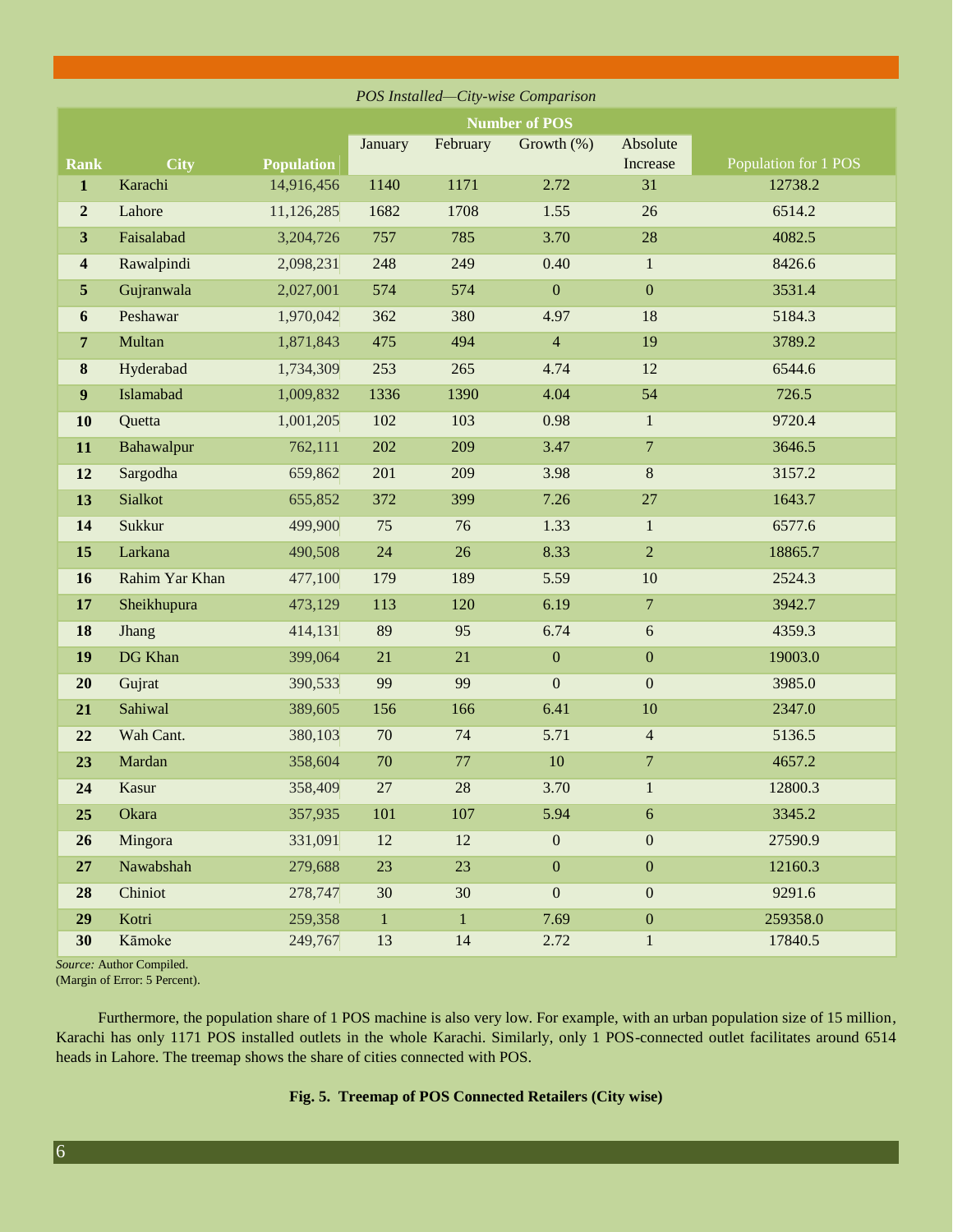

Author Compilation.

The FBR is making every effort to get closer to achieving PKR 6 Trillion revenue by the end of the fiscal year 2022. In this regard, FRB has issued 7 Sales Tax General Orders (STGO) for T-1R to be integrated with FBR's POS system (see Figure 4). The  $STGOs<sup>9</sup>$  identify the list of retailers who fall under the category of T-1R but are not yet integrated into the system and operationalise the provision of law. The first STGO was issued in August (2021) and identifies 6763 retailers to be integrated into the system. FBR has decided to disallow 60 percent of input adjustment for non-integrated retailers.



**Fig. 5. Potential T-1 R as per General Sales Tax Orders for T-1R Since August-2021**

*Source:* Author Compile—FBR.

### **4. CONCLUSION**

The expansion of the tax base in Pakistan is recognised as an essential policy goal to increase domestic sources to reduce foreign aid dependence. The integration of businesses with POS is a big challenge for both the FBR and businesses alike for multiple reasons. First is the complexity of legal provisions for POS integration. Second, tax evasion is also the reason for not integrating into the POS. Many retailers fear that their sales tax returns will jump up via reporting real-time sales because of underreporting or not filing the tax returns<sup>10</sup>. Slow operations issuing invoices are considered time-consuming for verification from the FBR server. Further, the confusion regards sales tax, and clarification is sought given that sales tax should be applied on discounted total value.

 $9<sup>9</sup>$  A list of identified Tier-1 non-integrated retailers has been placed at the FBR's web portal

<sup>&</sup>lt;sup>10</sup> Pro Pakistani[: https://bit.ly/37cL3H7](https://bit.ly/37cL3H7)